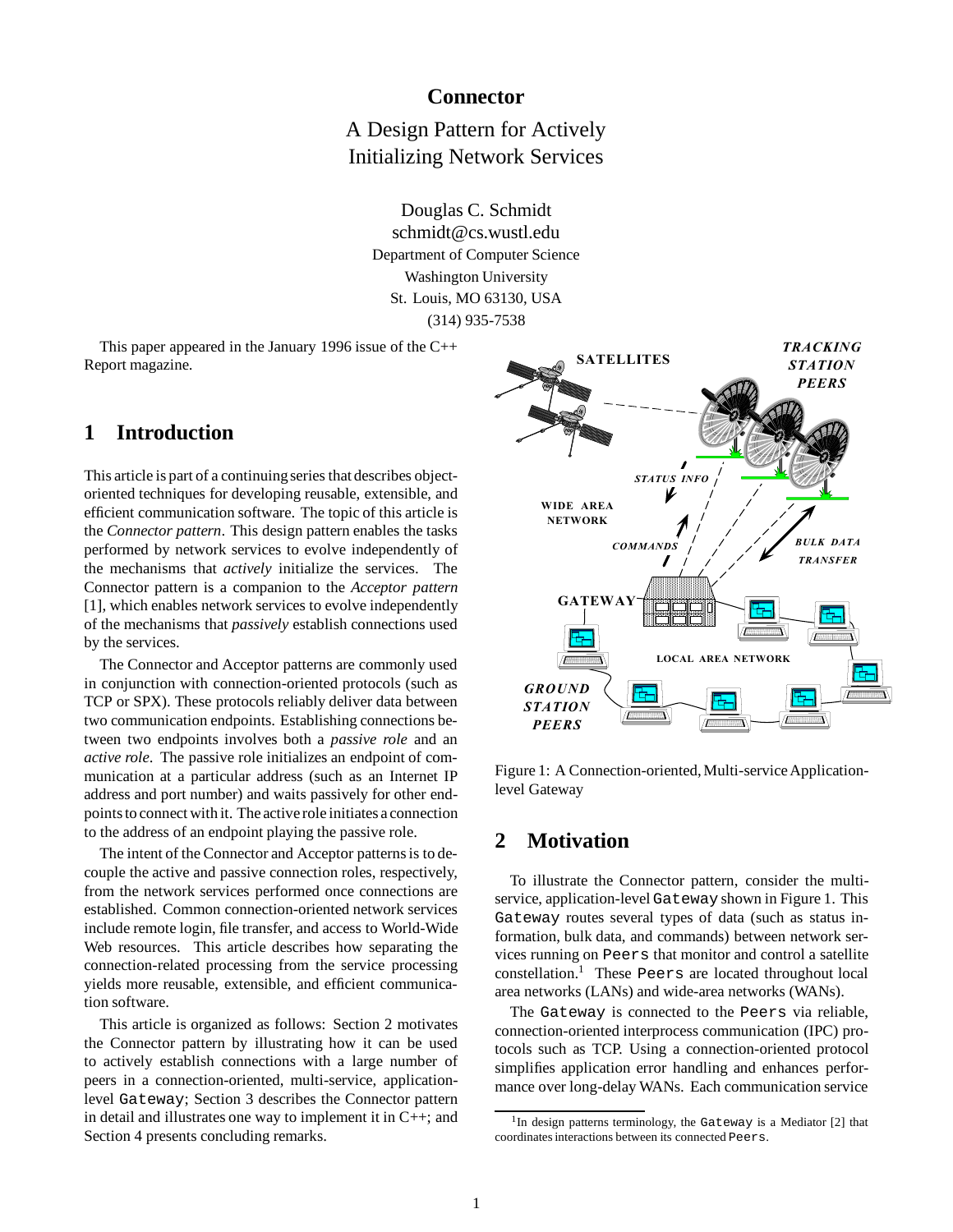in the Peers sends and receives status information, bulk data, and commands to and from the Gateway using separate TCP connections. The different services are connected to unique port numbers. For example, bulk data sent from a ground station Peer through the Gateway is connected to a different port than status information sent by a tracking station peer through the Gateway to a ground station Peer. Separating connections in this manner allows more flexible routing policies and more robust error handling when connections fail.

In this system, the Gateway is responsible for initiating connections to the Peers. Thus, the Gateway plays the *active* connection role and the Peers play the *passive* role. In a large configuration, the Gateway must connect to dozens or hundreds of Peers. Once the connections are established, the Gateway routes data from Peer to Peer for each type of service it supports.

To decouple the various types of routing services from the mechanisms that actively establish connections, the Gateway uses the *Connector pattern*. This pattern resolves the following forces for network clients that explicitly use connection-oriented communication protocols:

- *How to reuse active connection establishment code for each new service* – The Connector pattern permits key characteristics of services (such as the concurrency strategy or the data format) to evolve independently and transparently from the mechanisms used to establish the connections. Since service characteristics change more frequently than connection establishment mechanisms this separation of concerns helps reduce software coupling and increases code reuse.
- *How to make the connection establishment code portable across platforms that contain different network programming interfaces* – This is particularly important for asynchronous connection establishment, which is hard to program portably and correctly using lowerlevel network programming interfaces (such as sockets and TLI).
- *How to actively establish connections with large number of peers efficiently* – The Connector pattern can employ asynchrony to initiate and complete multiple connections in non-blocking mode. By using asynchrony, the Connector pattern enables applications to actively establish connections with a large number of peers efficiently over long-delay WANs.
- *How to enable flexible service concurrency policies* Once a connection is established, peer applications use the connection to exchange data to perform some type of service (*e.g.,* remote login, WWW HTML document transfer, etc.). A service can run in a single-thread, in multiple threads, or multiple processes, regardless of how the connection was established.

The following section describes the Connector pattern in detail, using a modified form of the design pattern description format presented in [2].



Figure 2: Structure of Participants in the Connector Pattern

# **3 The Connector Pattern**

### **3.1 Intent**

Decouples active service initialization from the tasks performed once a service is initialized.

### **3.2 Applicability**

Use the Connector pattern when connection-oriented applications have either or both of the following characteristics:

- The behavior of a network service does not depend on the steps required to actively initialize a service;
- An application must establish a large number of connections with peers connected over long-delay networks (such as satellite WANs).

### **3.3 Structure and Participants**

The structure of the participants in the Connector pattern is illustrated by the Booch class diagram [3] in Figure 2 and described below:<sup>2</sup>

- **Connector**
	- **–** Connects and activates a Svc Handler. The Connector's connect method implements the strategy for actively connecting the Svc Handler with its remote peer. The complete method is used to activate Svc Handlers whose connections were initiated and completed asynchronously.

**Svc Handler**

<sup>2</sup>In this diagram dashed clouds indicate classes; dashed boxes in the clouds indicate template parameters; and a solid undirected edge with a hollow circle at one end indicates a uses relation between two classes.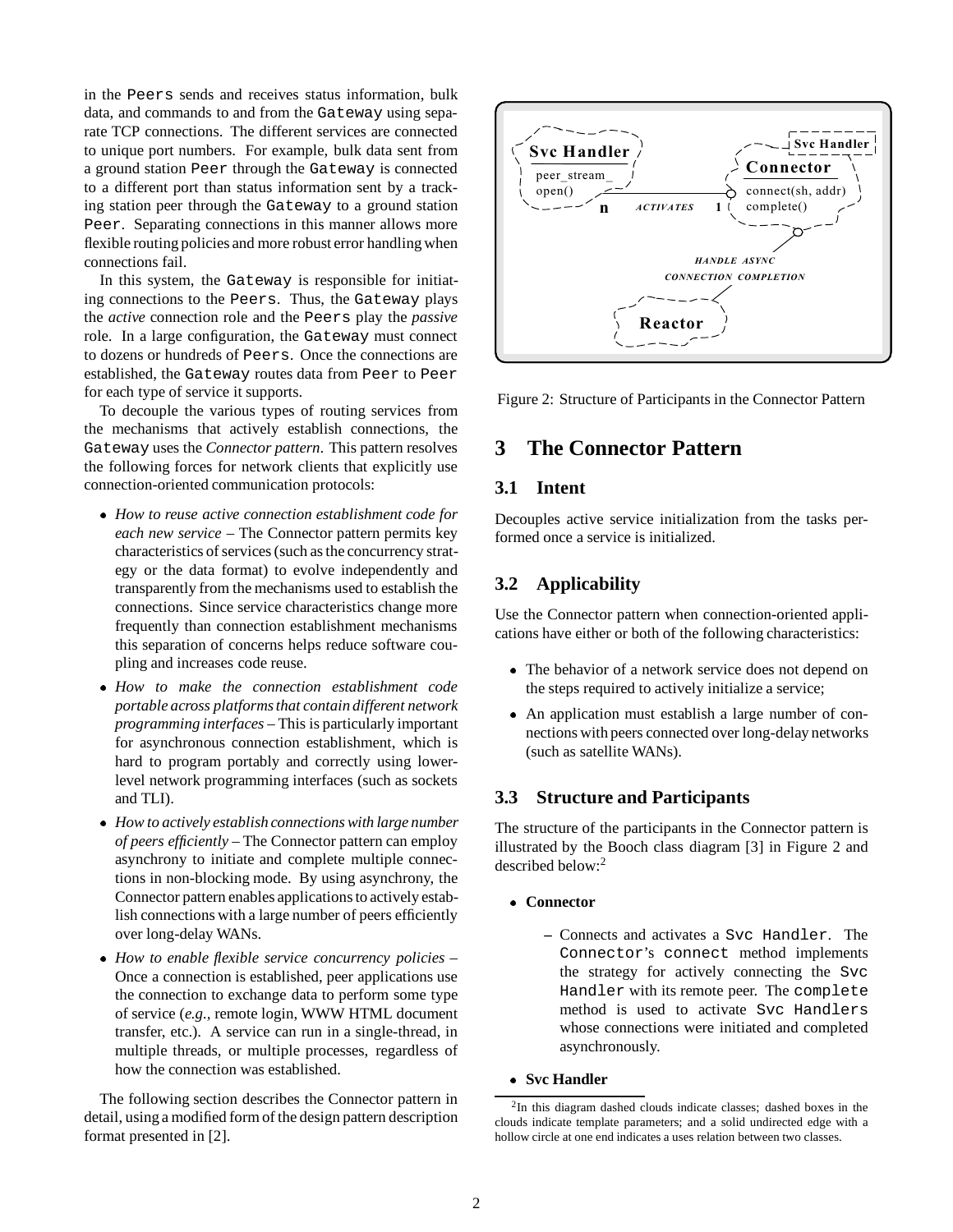

Figure 3: Collaborations Among Participants for Synchronous Connections

- **–** Defines a generic interface for a service. The Svc Handler contains a communication endpoint (peer stream ) that encapsulates an I/O handle (also known as an "I/O descriptor"). This endpoint is used to exchange data between the Svc Handler and its connected peer. The Connector activates the Svc Handler's peer stream endpoint by calling its open method when a connection completes successfully.
- **Reactor**
	- **–** Handles the completion of connections that were initialized asynchronously. The Reactor allows multiple Svc Handlers to have their connections initiated and completed asynchronously by a Connector configured within a single thread of control.

## **3.4 Collaborations**

The collaborations among participants in the Connector pattern are divided into the following three phases:

- 1. *Connection initiation phase* which actively connects one or more Svc Handlers with their peers. Connections can either be initiated synchronously or asynchronously. The Connector determines the *strategy* for actively establishing connections.
- 2. *Service initialization phase* which activates a Svc Handler by calling its open method when the connection associated with it completes successfully. The open method of the Svc Handler performs servicespecific initialization.

Figures 3 and 4 illustrate the collaborations between components for synchronous and asynchronous connection initiation, respectively. The synchronous form combines connection initiation and service initialization, whereas the asynchronous form splits them into two phases. Note, however, that the steps in the service



Figure 4: Collaborations Among Participants for Asynchronous Connections

initialization and service processing phases are independent of whether the connection was initiated synchronously or asynchronously.

3. *Service processing phase* – Once the connection has been established actively and the service has been initialized, the application enters into a *service processing phase*. This phase performs application-specific tasks that process the data exchanged between the Svc Handler and its connected peer(s).

## **3.5 Consequences**

The Connector pattern provides the following benefits:

 *Enhances the reusability, portability, and extensibility of connection-oriented software* – The applicationindependent mechanisms for actively establishing connections are decoupled from application-specific services. Thus, the application-independent mechanisms in the Connector are reusable components that know how to establish a connection actively and activate its associated Svc Handler. In contrast, the Svc Handler knows how to perform application-specific service processing.

This separation of concerns decouples connection establishment from service handling, thereby allowing each part to evolve independently. The strategy for establishing connections actively can be written once, placed into a class library or framework, and reused via inheritance, object composition, or template instantiation. Thus, the same active connection establishment code need not be rewritten for each application. Services, in contrast, may vary according to different application requirements. By parameterizing the Connector with a Svc Handler, the impact of this variationis localized to a single point in the software.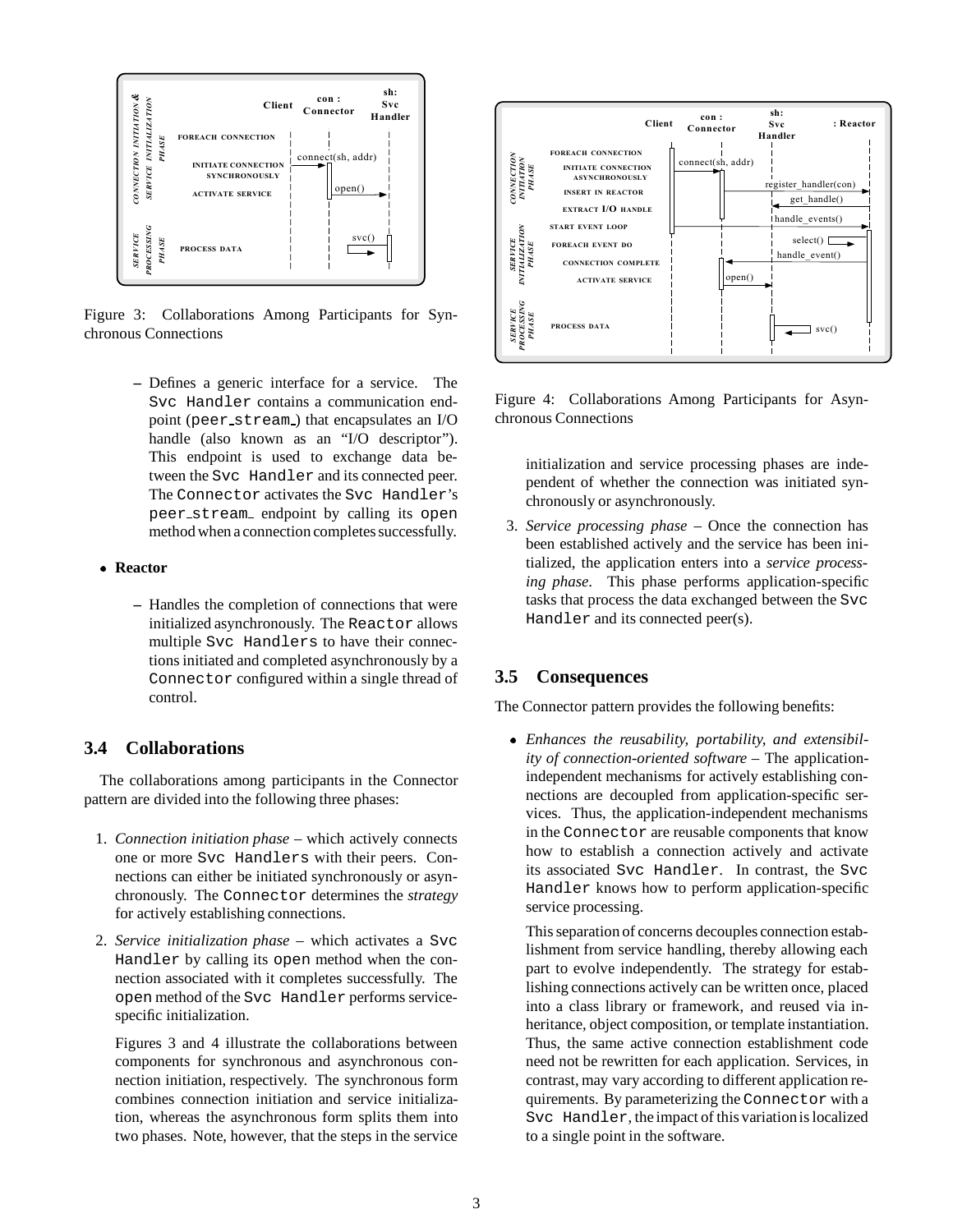*Efficiently utilize the inherent parallelism in the network and hosts* – A large distributed system may have several hundred Peers connected to a single Gateway. One way to connect all these Peers to the Gateway is to use the synchronous mechanisms shown in Figure 3. However, the round trip delay for a 3-way TCP connection handshake over a long-delay WAN, such as a geosynchronous satellite, may take several seconds per handshake. In this case, synchronous connection mechanisms cause unnecessary delays since the inherent parallelism of the network and computers is underutilized. In contrast, by using the asynchronous mechanisms shown in Figure 4, the Connector pattern can actively establish connections with a large number of peers efficiently over long-delay WANs.

The Connector pattern has the following drawbacks:

- *Additional instructions* compared with overhead of programming to the underlying network programming interfaces directly. However, if parameterized types are used, there is no significant overhead as long as the compiler implements templates efficiently.
- *Additional complexity* this pattern may add unnecessary complexity for simple client applications that connect with a single server and perform a single service using a single network programming interface.

### **3.6 Implementation**

This section describes how to implement the Connector pattern in C++. The implementationdescribed below is based on the ACE OO network programming toolkit [4]. In addition to illustrating how to implement the Connector pattern, this section shows how the pattern interacts with other common communication software patterns provided by ACE.

Figure 5 divides participants in the Connector pattern into the *Reactive*, *Connection*, and *Application* layers.3 The Reactive and Connection layers perform generic, applicationindependent strategies for handling events and establishing connections actively, respectively. The Application layer instantiates these generic strategies by providing concrete template classes that establish connections and perform service processing. This separation of concerns increases the reusability, portability, and extensibility of this implementation of the Connector pattern.

There is a striking similarity between the structure of the Connector class diagram and the Acceptor class diagram shown in [1]. In particular, the Reactive Layer is identical in both and the roles of the Svc Handler and Concrete Svc Handler are also very similar. Moreover, the Connector and Concrete Connector play roles equivalent to the Acceptor and Concrete



Figure 5: Layering of Participants in the Connector Pattern

Acceptor classes. In the Connector pattern, however, these two classes play an *active* role in establishing a connection, rather than a *passive* role.

#### **3.6.1 Reactive Layer**

The Reactive layer is responsible for handling events that occur on endpoints of communication represented by I/O handles (also known as "descriptors"). The two participants at this layer, the Reactor and Event Handler, are reused from the Reactor pattern [5]. This pattern encapsulates OS event demultiplexing system calls (such as select, poll [6], and WaitForMultipleObjects [7]) with an extensible and portable callback-driven object-oriented interface. The Reactor pattern enables efficient demultiplexing of multiple types of events from multiple sources within a single thread of control. An implementation of the Reactor pattern is shown in [8] and the two omain roles in the Reactive layer are describe below.

 **Reactor:** This class defines an interface for registering, removing, and dispatching Event Handler objects (such as the Connector and Svc Handler). An implementation of the Reactor interface provides a set of applicationindependent mechanisms that perform event demultiplexing and dispatching of application-specific event handlers in response to events.

 **Event Handler:** This class specifies an interface that the Reactor uses to dispatch callback methods defined by objects that are pre-registered to handle events. These events

<sup>&</sup>lt;sup>3</sup>This diagram illustrates addition Booch notation: directed edges indicate inheritance relationships between classes; a dashed directed edge indicates template instantiation; and a solid circle illustrates a composition relationship between two classes.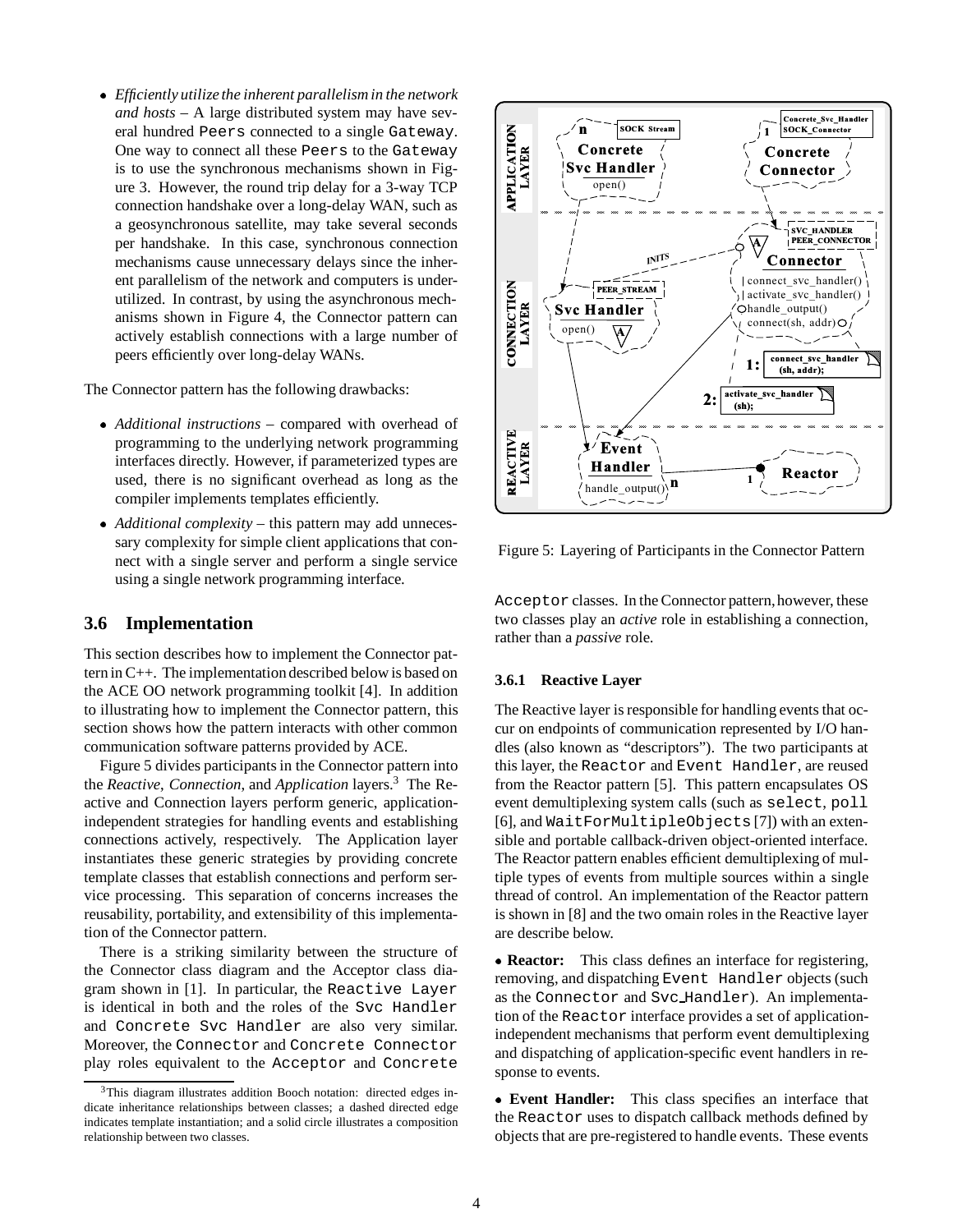signify conditions such as the completion of an asynchronous connection or the arrival of data from a connected peer.

#### **3.6.2 Connection Layer**

The Connection layer is responsible for actively connecting a service handler to its peer and activating the handler once it's connected. Since all behavior at this layer is completely generic, these classes delegate to the concrete IPC mechanism and concrete service handler instantiated by the Application layer. Likewise, the Connection layer delegates to the Reactor pattern in order to establish connections asynchronously without requiring multi-threading. The two primary roles in the Connection layer are described below.

 **Svc Handler:** This abstract class provides a generic interface for processing services. Applications must customize this class to perform a particular type of service.

```
template <class PEER_STREAM> // Concrete IPC mech.
class Svc_Handler : public Event_Handler
{
public:
  // Pure virtual method (defined by a subclass).
 virtual int open (void) = 0;
  // Conversion operator needed by
  // Acceptor and Connector.
  operator PEER_STREAM &() { return peer_stream_; }
protected:
 PEER_STREAM peer_stream_; // Concrete IPC mechanism.
};
```
The open method of a Svc Handler is called by the Connector factory after a connection is established. The behavior of this pure virtual method must be defined by a subclass, which performs service-specific initializations. A subclass of Svc Handler is also responsible for determining the service's concurrency strategy. For example, a Svc Handler may employ the Reactor [5] pattern to process data from peers in a single-thread of control. To enable this, Svc Handler inherits from the Reactor pattern's Event Handler, which the Reactor to dispatch its handle event method when events occur on the PEER STREAM endpoint of communication. Conversely, a Svc Handler might use the Active Object pattern [9] to process incoming data in a different thread of control than the one the Connector object used to connect it. Section 3.7 illustrates several different concurrency policies.

 **Connector:** This abstract class implements the generic strategy for actively initializing network services. The following class interface illustrates the key methods in the Connector factory:

```
template <class SVC_HANDLER, // Type of service
         class PEER_CONNECTOR> // Active Conn. Mech.
class Connector : public Event_Handler
{
public:
  enum Connect_Mode {
   SYNC, // Initiate connection synchronously.
    ASNYC // Initiate connection asynchronously.
  };
```

```
// Initialization method stores Reactor *.
  Connector (Reactor \pi): reactor (r) {}
  // Actively connecting and activate a service.
  int connect (SVC_HANDLER *sh,
               const PEER CONNECTOR::PEER ADDR &addr,
               Connect_Mode mode);
  // Defines the active connection strategy.
 virtual int connect_svc_handler
    (SVC_HANDLER *sh,
    const PEER_CONNECTOR::PEER_ADDR &addr,
    Connect Mode mode);
  // Register the SVC_HANDLER so that it can be
  // activated when the connection completes.
  int register_handler (SVC_HANDLER *sh,
                        Connect_Mode mode);
  // Defines the handler's concurrency strategy.
 virtual int activate_svc_handler
    (SVC_HANDLER *sh);
  // Activate a SVC_HANDLER whose non-blocking
  // connection has completed successfully.
 virtual int handle_event (HANDLE sd);
protected:
  // Event demultiplexor.
 Reactor *reactor_;
  // IPC mech. that establishes connections actively.
 PEER CONNECTOR connector ;
  // Collection that maps HANDLEs to SVC_HANDLER *s.
 Map_Manager<HANDLE, SVC_HANDLER *> handler_map_;
};
// Useful "short-hand" macros used below.
#define SH SVC_HANDLER
```

```
#define PC PEER_CONNECTION
```
Since Connector inherits from Event Handler, the Reactor can automatically call back to the Connector's handle event method when a connection completes. The Connector is parameterized by a particular type of PEER CONNECTOR and SVC HANDLER. The PEER CONNECTOR provides the transport mechanism used by the Connector to actively establish the connection synchronously or asynchronously. The SVC HANDLER provides the service that processes data exchanged with its connected peer. Parameterized types are used to decouple the connection establishment strategy from the type of service handler, network programming interface, and transport layer connection acceptance protocol.

The use of parameterized types helps improve portability by allowing the wholesale replacement of the mechanisms used by the Connector. This makes the connection establishment code portable across platforms that contain different network programming interfaces (such as sockets but not TLI, or vice versa). For example, the PEER CONNECTOR template argument can be instantiated with either a SOCK Connector or a TLI Connector, depending on whether the platform supports sockets or TLI. An even more dynamic type of decoupling could be achieved via inheritance and polymorphism by using the Factory Method and Strategy patterns described in [2]. Parameterized types improve runtime efficiency at the expense of additional space and time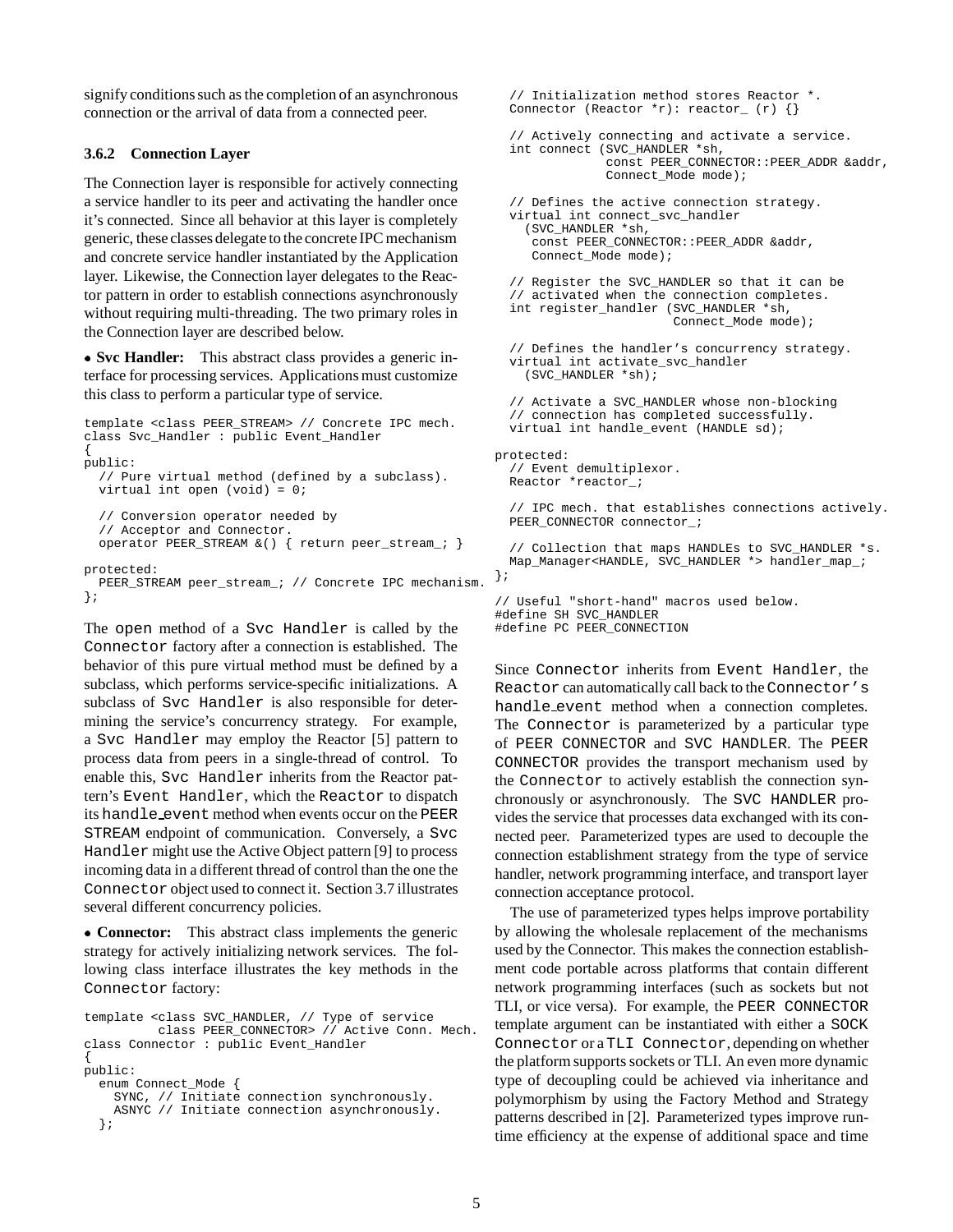overhead during program compiling and linking.

The implementation of the Connector's methods is presented below. To save space, most of the error handling has been omitted.

The main entry point for a Connector is connect:

```
template <class SH, class PC> int
Connector<SH, PC>::connect
     (SVC_HANDLER *svc_handler,
      const PEER_CONNECTOR::PEER_ADDR &addr,
      Connect_Mode mode)
{
  connect_svc_handler (svc_handler, addr, mode);
}
```
This method delegates to the Connector's connection strategy, connect svc handler, which initiates a connection:

```
template <class SH, class PC> int
Connector<SH, PC>::connect_svc_handler
     (SVC_HANDLER *svc_handler,
      const PEER_CONNECTOR::PEER_ADDR &remote_addr,
      Connect_Mode mode)
{
  // Delegate to concrete PEER_CONNECTOR
  // to establish the connection.
  if (connector_.connect (*svc_handler,
                          remote_addr,
                          mode) == -1)if (mode == ASYNC && errno == EWOULDBLOCK)
      // If the connection hasn't completed and
      // we are using non-blocking semantics then
      // register ourselves with the Reactor so
      // that it will callback when the
      // connection is complete.
      reactor_->register_handler (this, WRITE_MASK);
      // Store the SVC_HANDLER in the map of
      // pending connections.
      handler_map_.bind
        (connector_.get_handle (), svc_handler);
  }
  else
    // Activate if we connect synchronously.
    activate_svc_handler (svc_handler);
}
```
If the value of the Connect Mode parameter is SYNC the SVC HANDLER will be activated after the connection completes synchronously, as illustrated in Figure 6.

To connect with multiple Peers efficiently, however, the Connector must be able to actively establish connections asynchronously, *i.e.,* without blocking the caller. Asynchronous behavior is specified by passing the ASYNC connection mode to Connector::connect, as illustrated in Figure 7.

The concrete PEER CONNECTOR class provides the lowlevel mechanism for initiating connections asynchronously. The implementation of the Connector pattern shown here uses asynchronous I/O mechanisms provided by the operating system and communication protocol stack (*e.g.,* by setting sockets into non-blocking mode).

The Connector maintains a map of Svc Handlers whose asynchronous connections are pending completion. Once an asynchronous connection completes successfully the



Figure 6: Collaborations Among Participants for Synchronous Connections



Figure 7: Collaborations Among Participants for Asynchronous Connections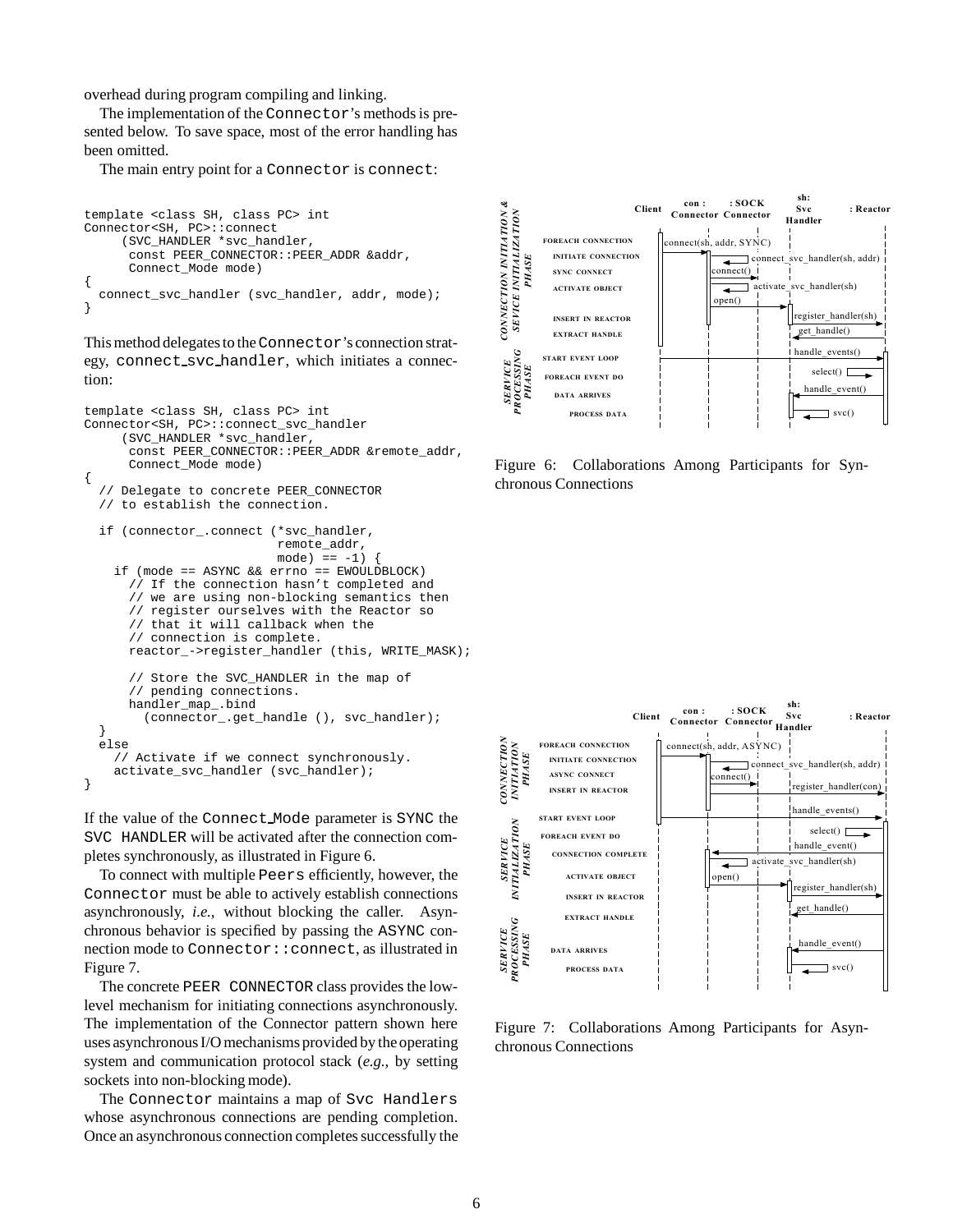Reactor calls back to the Connector's handle event method:

```
// Activate a SVC_HANDLER whose non-blocking
// connection has completed successfully.
template <class SH, class PC> int
Connector<SH, PC>::handle event (HANDLE handle)
{
  SVC HANDLE *svc handler = 0;
  // Locate the SVC_HANDLER corresponding
  // to the HANDLE.
 handler_map_.find (handle, svc_handler);
  // Transfer I/O handle to SVC_HANDLE *.
  svc_handler->set_handle (handle);
  // Remove sd from Reactor.
  reactor_->remove_handler (handle, WRITE_MASK);
  // Remove sd from the map.
 handler_map_.unbind (handle);
  // Connection is complete, so activate handler.
 activate_svc_handler (svc_handler);
}
```
The handle events method finds and removes the connected svc handler from its internal map, transfers the I/O HANDLE to the svc handler, and initializes it by calling activate svc handler. This method delegates the concurrency strategy designated by the SVC HANDLER::open method:

```
template <class SH, class PC> int
Connector<SH, PC>::activate_svc_handler
  (SVC_HANDLER *svc_handler)
{
  svc handler->open ();
}
```
Note that  $active\_src\_handler$  is called when a connection is established successfully, regardless of whether connections are established synchronously or asynchronously. This uniformity of behavior makes it possible to write services whose behavior does not depend on the manner by which it is connected.

#### **3.6.3 Application Layer**

The Application layer is responsible for supplying a concrete interprocess communication (IPC) mechanism and a concrete service handler. The IPC mechanisms are encapsulated in C++ classes to simplify programming, enhance reuse, and to enable wholesale replacement of IPC mechanisms. For example, the SOCK Acceptor, SOCK Connector, and SOCK Stream classes used in Section 3.7 are part of the SOCK SAP C++ wrapper library for sockets [10]. Likewise, the corresponding TLI\_\* classes are part of the TLI SAP C++ wrapper library for the Transport Layer Interface [6]. SOCK SAP and TLI SAP encapsulate the stream-oriented semantics of connection-oriented protocols like TCP and SPX with a efficient, portable, and type-safe C++ wrappers.

The two main roles in the Application layer are described below.

 **Concrete Svc Handler:** This class implements the concrete application-specific service activated by a Concrete Connector. A Concrete Svc Handler is instantiated with a specific type of  $C_{++}$  IPC wrapper that exchanges data with its connected peer. The sample code examples in Section 3.7 use a SOCK Stream as the underlying data transport delivery mechanism. It easy to vary the data transfer mechanism, however, by parameterizing the Concrete Svc Handler with a different PEER STREAM (such as a TLI Stream).

 **Concrete Connector:** This class instantiates the generic Connector factory with concrete parameterized type arguments for SVC HANDLER and PEER CONNECTOR. In the sample code in Section 3.7, SOCK Connector is the underlying transport programming interface used to establish a connection actively. However, parameterizing the Connector with a different PEER CONNECTOR (such as a TLI Connector) is straightforward since the IPC mechanisms are encapsulated in C++ wrapper classes. Therefore, the Connector's generic strategy for passively initializing services can be reused, while permitting specific details (such as the underlying network programming interface or the creation strategy) to change flexibly. In particular, note that no Connector components must change when the concurrency strategy is modified.

The following section illustrates sample code that implements the Concrete Svc Handler and Concrete Connector.

#### **3.7 Sample Code**

The sample code below illustrates how the Gateway described in Section 2 uses the Connector pattern to simplify the task of actively initializing services by connecting with a large number of Peers. The Gateway plays the active role in establishing connections with Peers (an implementation of a Peer using the Acceptor pattern appears in [1]). Figure 8 illustrates how participants in the Connector pattern are structured in the Gateway.

#### **3.7.1 Svc Handlers for Routing**

The classes shown below, Status Router, Bulk Data Router, and Command Router, route data they receive from a source Peer to one or more destination Peers. Since these Concrete Svc Handler classes inherit from Svc Handler they can be actively connected and initialized by a Connector. To save space, these examples have been simplified by omitting most of the error handling code.

To illustrate the flexibility of the Connector pattern, each open routine in a Svc Handler implements a different concurrency strategy. In particular, when the Status Router is activated it runs in a separate thread, the Bulk Data Router runs as a separate process, and the Command Router runs in the same thread as the Reactor that demultiplexes connection completion events for the Connector factory. Note how changes to these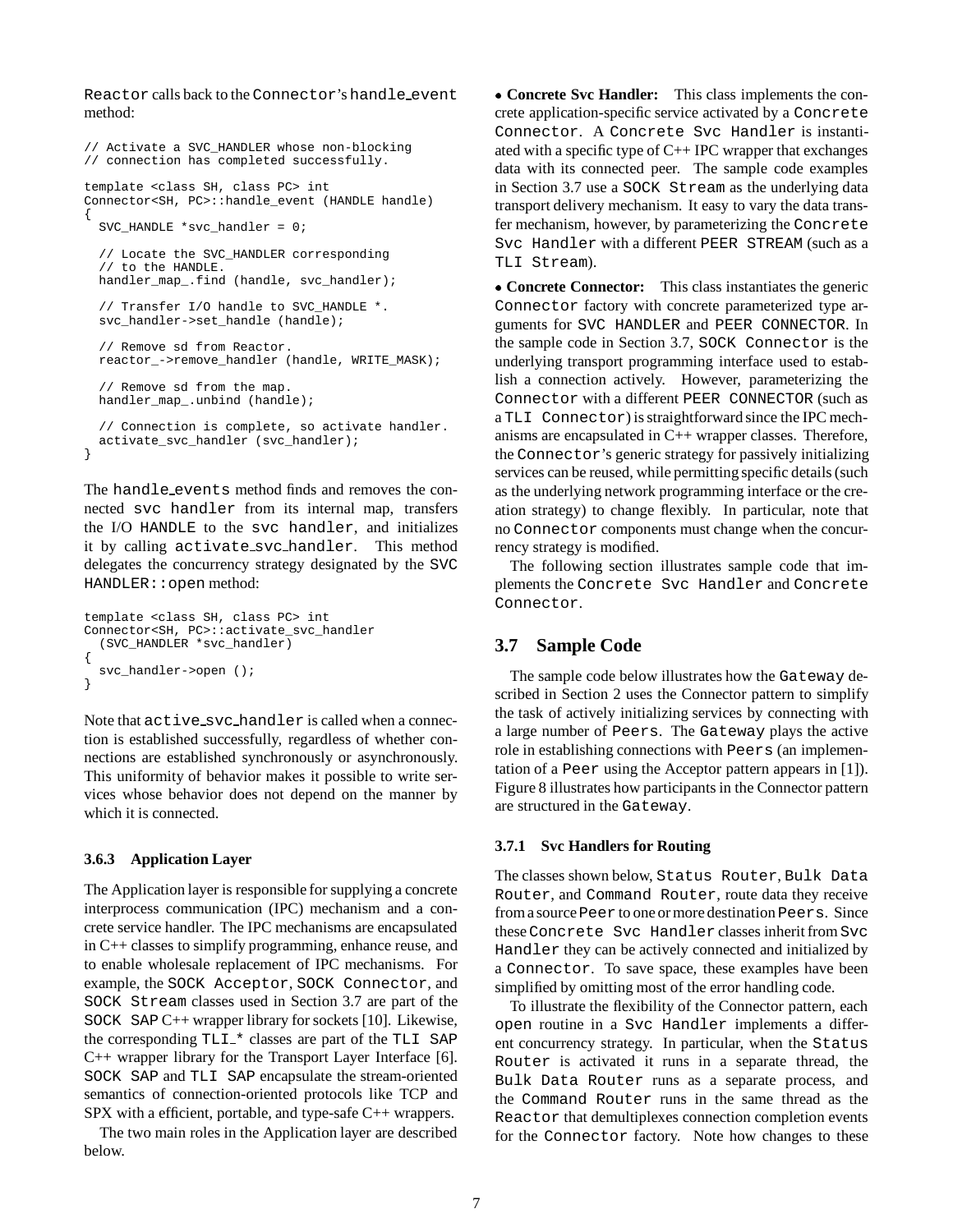

Figure 8: Structure of Participants in the Gateway Connector Pattern

concurrency strategies do not affect the architecture of the Acceptor, which is generic and thus highly flexible and reusable.

We'll start by defining a Svc Handler that is specialized for socket-based data transfer:

```
typedef Svc_Handler <SOCK_Stream> PEER_ROUTER;
```
This class forms the basis for all the subsequent routing services. For instance, the Status Router class routes status data from/to Peers:

```
class Status_Router : public PEER_ROUTER
{
public:
  // Activate router in separate thread.
  virtual int open (void) {
    // Thread::spawn requires a pointer to a static
    // method as the entry point for the thread).
    Thread::spawn (&Status_Router::svc_run, this);
  }
  // Static entry point into the thread, which blocks
  // on the handle_event() call in its own thread.
  static void *svc_run (Status_Router *this_) {
    // This method can block since it
    // runs in its own thread.
    while (this_-\text{-}handle\_event () != -1)continue;
  }
  // Receive and route status data from/to Peers.
  virtual int handle_event (void) {
    char buf[MAX_STATUS_DATA];
    peer_stream_.recv (buf, sizeof buf);
    // Routing takes place here...
  }
  // ...
};
```
The Bulk Data Router routes bulk data from/to Peers:

```
class Bulk_Data_Router : public PEER_ROUTER
{
public:
  // Activates router in separate process.
  virtual int open (void) {
    if (fork () > 0) // In parent process.
      return 0;
    else // In child process.
      // This method can block since it
      // runs in its own process.
      while (handle event () != -1)
        continue;
  }
  // Receive and route bulk data from/to Peers.
  virtual int handle_event (void) {
    char buf[MAX_BULK_DATA];
    peer_stream_.recv (buf, sizeof buf);
    // Routing takes place here...
  }
};
```
The Command Router class routes Command data from/to Peers:

```
// Singleton Reactor object.
extern Reactor reactor;
class Command_Router : public PEER_ROUTER
{
public:
  // Activates router in same thread as Connector.
  virtual int open (void) {
    reactor.register_Router (this, READ_MASK);
  }
  // Receive and route command data from/to Peers.
  virtual int handle_event (void) {
    char buf[MAX_COMMAND_DATA];
    // This method cannot block since it borrows
    // the thread of control from the Reactor.
    peer_stream_.recv (buf, sizeof buf);
    // Routing takes place here...
  }
};
```
#### **3.7.2 The main() Function**

The main program for the Gateway is shown below. The get peer addrs function creates the Status, Bulk Data, and Command Routers that route messages through the Gateway. This function (whose implementation is not shown) reads a list of Peer addresses from a configuration file. Each Peer address consists of an IP address and a port number. Once the Routers are initialized, the Connector factories defined above initiate all the connections asynchronously (indicated by passing the ASYNC flag to the connect method).

// Main program for the Gateway. // Singleton Reactor object. Reactor reactor; // Define a Connector factory specialized for // PEER\_ROUTERS.

typedef Connector<PEER\_ROUTERS, SOCK\_Connector>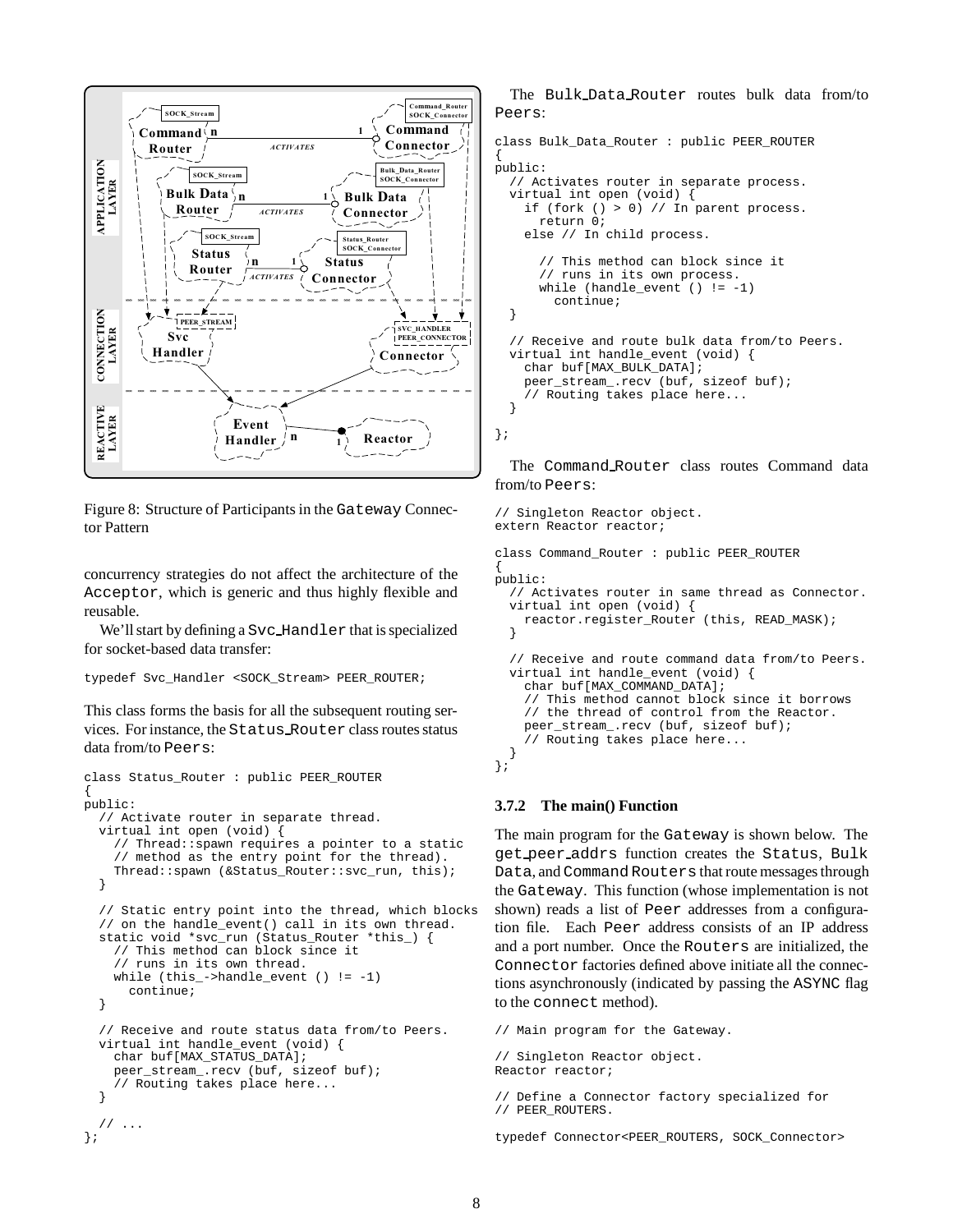

Figure 9: Object Diagram for the Peer Connector Pattern

PEER\_CONNECTOR;

```
// Obtain lists of Status_Routers,
// Bulk_Data_Routers, and Command_Routers
// from a config file.
void get_peer_addrs (Set<PEER_ROUTERS> &peers);
int main (void)
{
  // Connection factory for PEER_ROUTERS.
  PEER_CONNECTOR peer_connector (&reactor);
  // A set of PEER_ROUTERs that perform
  // the Gateway's routing services.
  Set<PEER_ROUTER> peers;
  PEER_ROUTER *peer;
  // Get set of Peers to connect with.
  get_peer_addrs (peers);
  // Iterate through all the Routers and
  // initiate connections asynchronously.
  for (Set_Iter<PEER_ROUTER> set_iter (peers);
       set_iter.next (peer) != 0;
       set_iter++)
    peer_connector.connect (peer,
                            peer->address (),
                            PEER_CONNECTOR::ASYNC);
  // Loop forever handling connection completion
  // events and routing data from Peers.
  for (i; j)reactor.handle_events ();
  /* NOTREACHED */
  return 0;
```
}

All connections are invoked asynchronously. They complete concurrently via Connector:: handle event callbacks within the Reactor's event loop, which also demultiplexes and dispatches routing events for Command Router objects. The Status Routers and Bulk Data Routers execute in separate threads and processes, respectively.

Figure 9 illustrates the relationship between objects in the Gateway after four connections have been established.<sup>4</sup> Four other connections that have not yet completed are owned by the Connector. When all Peer connections are completely established, theGatewaycan route and forward messages sent to it by Peers.

# **3.8 Known Uses**

The Reactor, Svc Handler, and Connector classes described in this article are all provided as reusable C++ components in the ACE toolkit [4]. The Connector pattern has been used in the following systems:

- The Ericsson EOS Call Center Management system [11] uses the Connector pattern to allow application-level Call Center Manager Gateways to actively establish connections with passive Peer hosts in a distributed system.
- The high-speed medical image transfer subsystem of project Spectrum [12] uses the Connector pattern to actively establish connections and initialize application services for storing large medical images. Once connections are established, applications then send and receive multi-megabyte medical images to and from these image stores.

## **3.9 Related Patterns**

The Connector pattern utilizes several other patterns [2]. It is a Factory that implements a generic Strategy for actively connecting to peers and activating a service handler when the connection is established. The connected service handler then performs its tasks using data exchanged on the connection. Thus, the service is decoupled from the protocol used to establish the connection.

The Connector pattern has an intent similar to the Client/Dispatcher/Server pattern described in [13]. They both are concerned with separating active connection establishment from the subsequent service. The primary difference is that the Connector pattern addresses both synchronous and asynchronous connection establishment.

The Connector pattern is also closely related to the Acceptor pattern, which enables network services to evolve independently of the mechanisms that *passively* establish connections used by the services. These two patterns are duals of each other, in that the Connector handles the "active" side of connection establishment and the Acceptor handles the "passive" side. Thus, the intent, applicability, structure, collaborations, and consequences are very similar.

<sup>4</sup>This diagram uses additional Booch notation, where solid clouds indicate objects and undirected edges indicate some type of link exists between two objects.